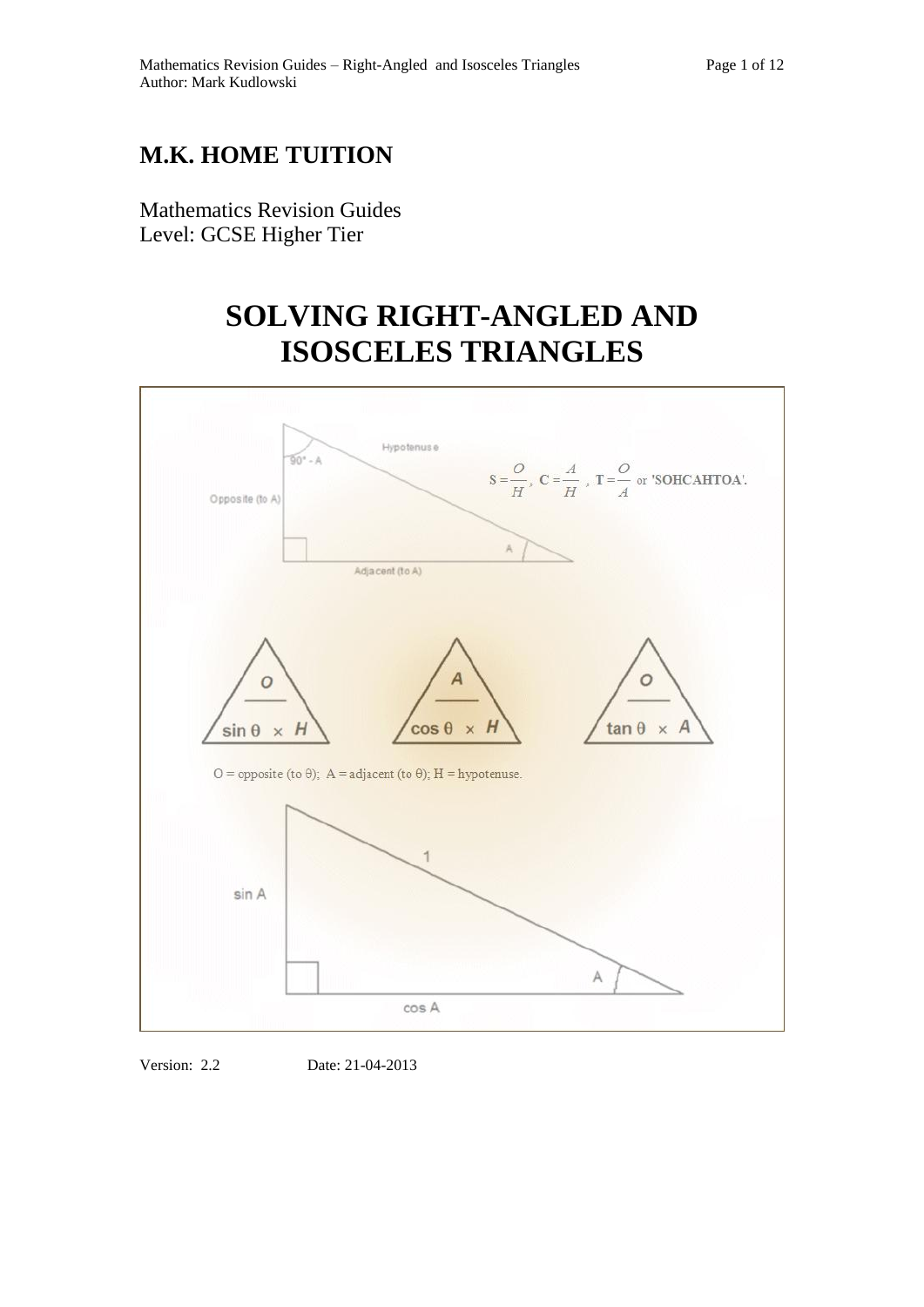### **THE RIGHT-ANGLED TRIANGLE AND TRIGONOMETRIC RATIOS.**

The examples in Pythagoras' Theorem showed how to find one side given the two others.

Here, we will show how to solve any right-angled triangle given sufficient information. The general right-angled triangle looks like this:



The three sides are all related by the following ratios; the **sine**, **cosine** and **tangent** of A. They are abbreviated to **sin**, **cos** and **tan**.

The sine of angle A (sin A) is the ratio: opposite  $\div$  hypotenuse

The cosine of angle A (cos A) is the ratio: adjacent  $\div$  hypotenuse

The tangent of angle A (tan A) is the ratio: opposite  $\div$  adjacent

In brief, 
$$
S = \frac{O}{H}
$$
,  $C = \frac{A}{H}$  and  $T = \frac{O}{A}$  or 'SOHCAHTOA'.

The formulae above can also be rearranged to find missing sides by changing the subject.

Hypotenuse =  $\frac{\text{opposi}}{\text{sin A}}$  $\frac{\text{opposite}}{\text{sin A}}$  or  $\frac{\text{adjacent}}{\text{cos A}}$ adjacent Opposite = hypotenuse  $\times$  sin A or adjacent  $\times$  tan A

Adjacent = hypotenuse  $\times$  cos A or  $\overline{opposite}$ tan A

Or we can use formula triangles as below: (the symbol  $\theta$  = Greek 'theta' denotes the angle)



Here O = opposite (to  $\theta$ ); A = adjacent (to  $\theta$ ); H = hypotenuse.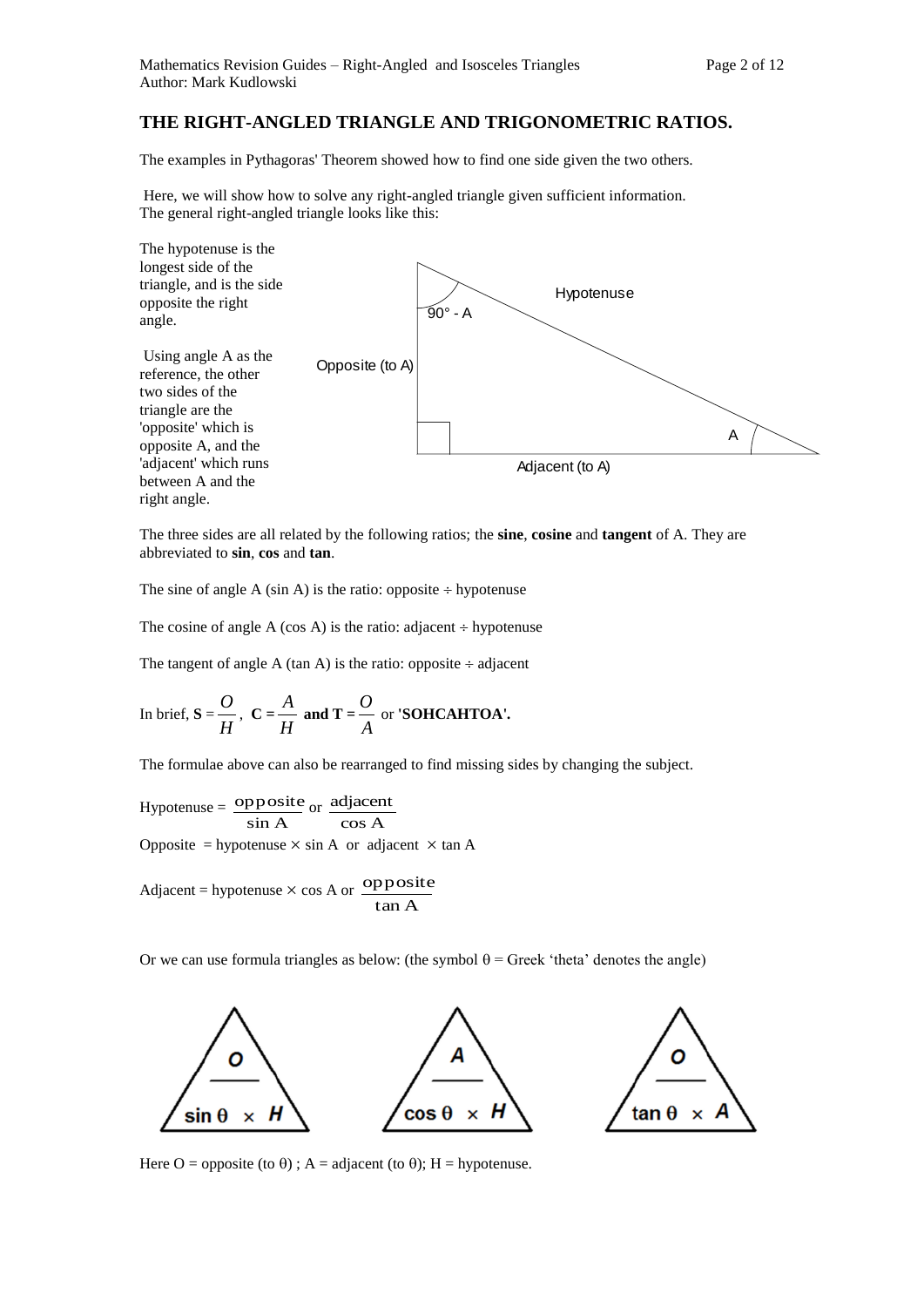**Example (1a):** Find the sides labelled *X* in the triangles below. All lengths are in centimetres. Give results to 2 decimal places.



Triangles not accurately drawn !

In triangle **A**, we are given the angle of 45 $^{\circ}$  and the hypotenuse of 8 cm. Side *X* is not opposite the 45 $^{\circ}$ angle, so it is the adjacent.

The length of *X* (the adjacent) is therefore (hypotenuse  $\times$  cos 45°), or 8 cos 45°, or 5.66 cm.

We have the angle and the adjacent in triangle **B**, but we need to find the opposite. Use the formula opposite = (adjacent  $\times$  tan 34°), giving the length of *X* as 10 tan 34° or 6.75 cm.

In triangle **C**, we are given the angle (37°) and the opposite (6 cm), but we are required to work out the hypotenuse *X*.

Hence the hypotenuse =  $\frac{6}{\sin 37^\circ}$  $\frac{6}{1}$ , so *X* = 9.97 cm.

In triangle  $D$ , we are given the angle of  $52^{\circ}$  and the adjacent (9 cm), so  $X =$  hypotenuse =  $\frac{9}{\cos 52^\circ}$  $\frac{9}{2}$  = 14.62 cm.

Triangle **E** has the opposite (7 cm) and the angle (36°) given, so  $X = \text{adjacent} = \frac{7}{\tan 36^\circ}$  $\frac{7}{2}$  = 9.63 cm.

Finally, triangle **F** has the angle (41°) and the hypotenuse (10 cm) given, so  $X =$  opposite = 10 sin 41°= 6.56 cm.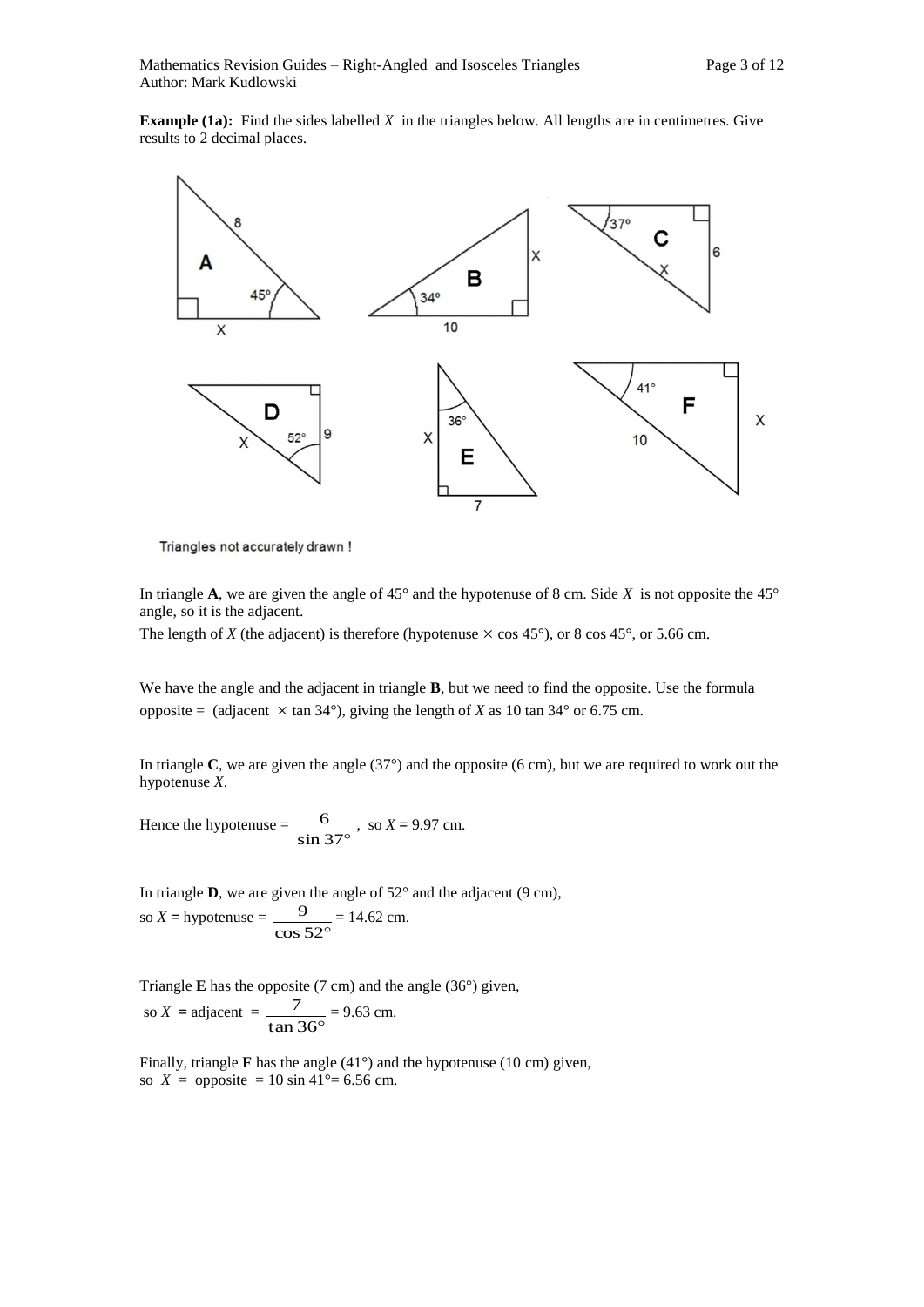**Example (1b):** Find the angles labelled *X* in the triangles below. All lengths are in centimetres. Give results to 1 decimal place.



Triangles not accurately drawn !

This time we are looking for angles, not sides, so we make use of **inverse trig functions**.

These functions are used to find an unknown angle given one of its ratios. They are  $\sin^{-1} x$ ,  $\cos^{-1} x$  and  $\tan^{-1} x$ . For example,  $\sin^{-1} (0.5) = 30^{\circ}$  and  $\tan^{-1}(1) = 45^{\circ}$ .

The input to sin *x*, cos *x* and tan *x* is in each case an angle, and the output a number. With the inverse functions, the input is a number and the output is an angle.

Triangle **G** has the opposite (5 cm) and hypotenuse (9cm) known, therefore sin  $X = \frac{5}{9}$ , in other words  $X = \sin^{-1} \left( \frac{5}{9} \right) = 33.7^{\circ}$ .

The opposite (10cm) and adjacent (4cm) are known in triangle **H**, so tan  $X = \frac{10}{4}$ , or  $X = \tan^{-1} \left( \frac{10}{4} \right) = 68.2^{\circ}$ .

The adjacent and hypotenuse are known in triangle **J**, so  $\cos X = \frac{4}{7}$ , i.e.  $X = \cos^{-1}(\frac{4}{7}) = 55.2^{\circ}$ .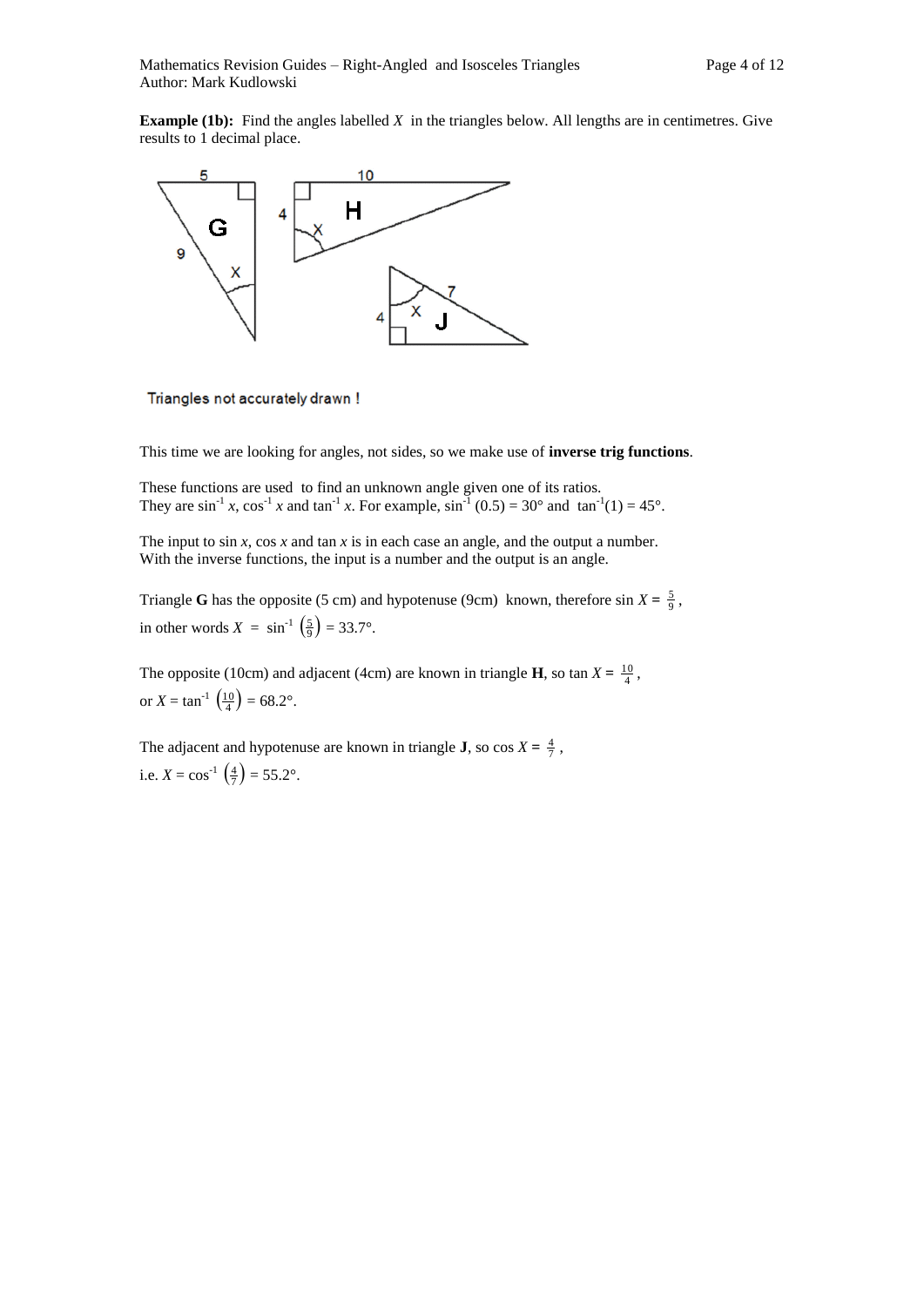Mathematics Revision Guides – Right-Angled and Isosceles Triangles Page 5 of 12 Author: Mark Kudlowski

Generally, it is possible to use the above formulae in conjunction with Pythagoras' theorem to solve a right-angled triangle in its entirety.

In the triangle shown left (sides in cm), we can work out side *a*, the angles A and B, and the area using both Pythagoras and the trig ratios. (Note also the convention: side *a* is opposite angle A, and side *b* opposite angle B)

Side *a* is 
$$
\sqrt{5^2 - 3^2} = \sqrt{25 - 9} = \sqrt{16} = 4
$$
 cm long.

Now that we have both the base and the height, the area can be easily worked out as  $\frac{1}{2}$  (3 × 4) or 6 cm<sup>2</sup>.

Since side *b* is opposite angle B, we have  $\sin B =$ hypotenuse  $opposite$  = 5 3

and therefore angle  $B = 36.9^\circ$ .

Angle A can be worked out by realising that side *b* is adjacent to it, and using

sin A

$$
\cos A = \frac{\text{adjacent}}{\text{hypotenuse}} = \frac{3}{5}, \text{ giving } B = 53.1^{\circ}.
$$

Alternatively, we could have realised that angle  $B = 90^{\circ} - A$  (angles of a triangle add up to 180°)

**Example (2):** Find the unknown sides (in cm) and angles in the triangle below, together with its area.



The area can be worked out at once as we have the base and height given – it is  $\frac{1}{2}$  (7  $\times$  12) or 42 cm<sup>2</sup>. Side *a* is opposite angle A, and side *b* is adjacent to angle A,

$$
\therefore \tan A = \frac{\text{opposite}}{\text{adjacent}} = \frac{7}{12}
$$

giving  $A = 30.3^\circ$ , and thus  $B = 59.7^\circ$ .

The hypotenuse, *c*, can be worked out either by i) using the value of A obtained earlier and the formula : hypotenuse =  $\frac{\text{opposite}}{\text{opposite}}$ 

giving 
$$
c = \frac{7}{\sin 30.3^\circ}
$$
 or 13.9 cm.

ii) using Pythagoras:

$$
c = \sqrt{a^2 + b^2} = \sqrt{49 + 144} = \sqrt{193} = 13.9
$$
 cm

(Here, Pythagoras gives a more accurate result, as the value of 30.3° has been rounded.)

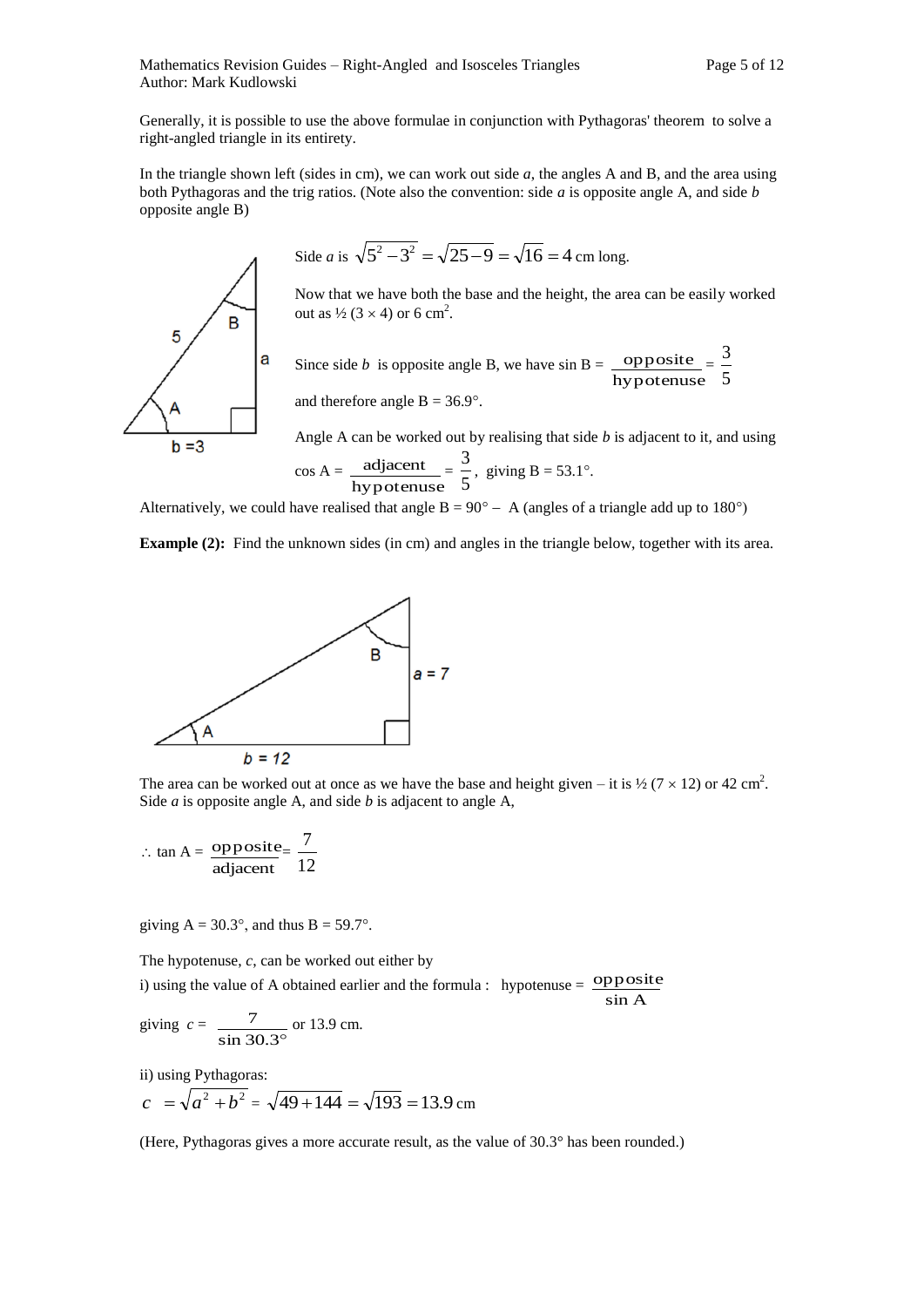

This time, we are given just one angle and one side, and neither the sides nor the angles have been lettered. The first step is to label the side and angles using side *a* opposite angle A and so forth. Angle B can be worked out at once by subtracting 65° from 90°.



We have the length of the adjacent to A, namely 4, be not that of the opposite, *a*.

We use the formula  $\tan A =$ adjacent opposite and rewrite it as

opposite = tan  $A \times$  adjacent.

This gives  $a = \tan 65^\circ \times 4$  cm, or 8.58 cm. (Use more decimal places, i.e. 8.578 or full calculator accuracy when working out intermediate results).

We now have the required information to work out the area - it is half the product of the opposite and the adjacent, or  $\frac{1}{2}$  (4  $\times$  8.578), or 17.16 cm<sup>2</sup>.

(We could have equally used angle B and treated *b* as the opposite, but this time the tangent formula would be rewritten as

 $\text{adjacent} = \frac{\text{opposi}}{\tan B}$ opposite , giving *a* = tan 25°  $\frac{4}{\sqrt{2}}$ , or 8.58 cm as before.)

From this, we can calculate the length of the hypotenuse:

$$
c = \sqrt{a^2 + b^2} = \sqrt{8.578^2 + 16} = \sqrt{89.58} = 9.46
$$
 cm.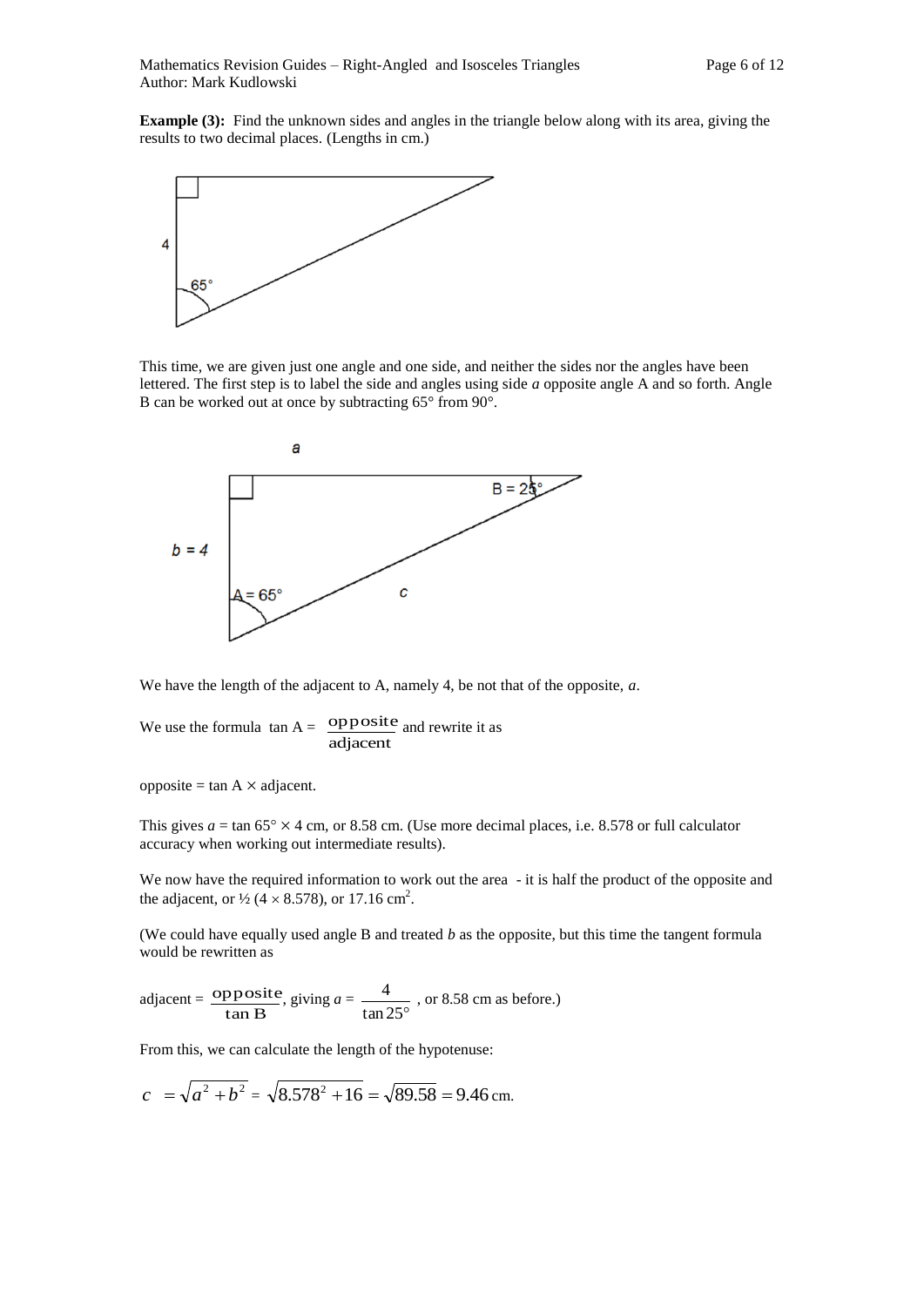**Example (4):** Find the unknown sides and angles in the triangle below, along with its area, giving the results to two decimal places. (Lengths in cm).



Label sides and angles, remembering that  $57^{\circ} + 33^{\circ} = 90^{\circ}$ 

This time, we know the length of the hypotenuse *c*, so we use the formula  $\sin A =$ hypotenuse opposite and

rewrite it as

 $opposite = sin A \times hypotenuse.$ 

This gives  $a = \sin 57^\circ \times 10$  cm, or 8.39 cm.

There are three ways to work out side *b*:

i) We can treat it as the opposite side to angle B and apply the same formula as before, i.e. gives  $b = \sin 33^\circ \times 10$  cm, or 5.45 cm.

ii) We can treat it as the adjacent side to angle A and use  $\cos A =$ hypotenuse adjacent and rewrite it as

adjacent = cos A  $\times$  hypotenuse, giving  $b = \cos 57^\circ \times 10$  cm or 5.45 cm.

iii) Use Pythagoras after having worked out the length of side *a*.

$$
b = \sqrt{c^2 - a^2} = \sqrt{100 - 8.387^2} = \sqrt{29.66} = 5.45
$$
 cm

The area is half the product of *a* and *b*, or  $\frac{1}{2}$  (10 sin 57°  $\times$  10 cos 57°) or (50  $\times$  0.8387  $\times$  0.5446) =  $22.84 \text{ cm}^2$ .

Three important properties can be gleaned from the last example:

Given the hypotenuse *c* and an angle A, another formula for the area is  $\frac{1}{2}(c^2 \sin A \cos A)$ .

The sine of an acute angle is equal to the cosine of its difference from  $90^{\circ}$ , i.e. sin A = cos  $(90^\circ - A)$ .

Also, the tangent of an acute angle is equal to the reciprocal of the tangent of its difference from 90 $^{\circ}$ (excluding multiples of right angles), i.e. tan  $A \times \tan (90^\circ - A) = 1$ .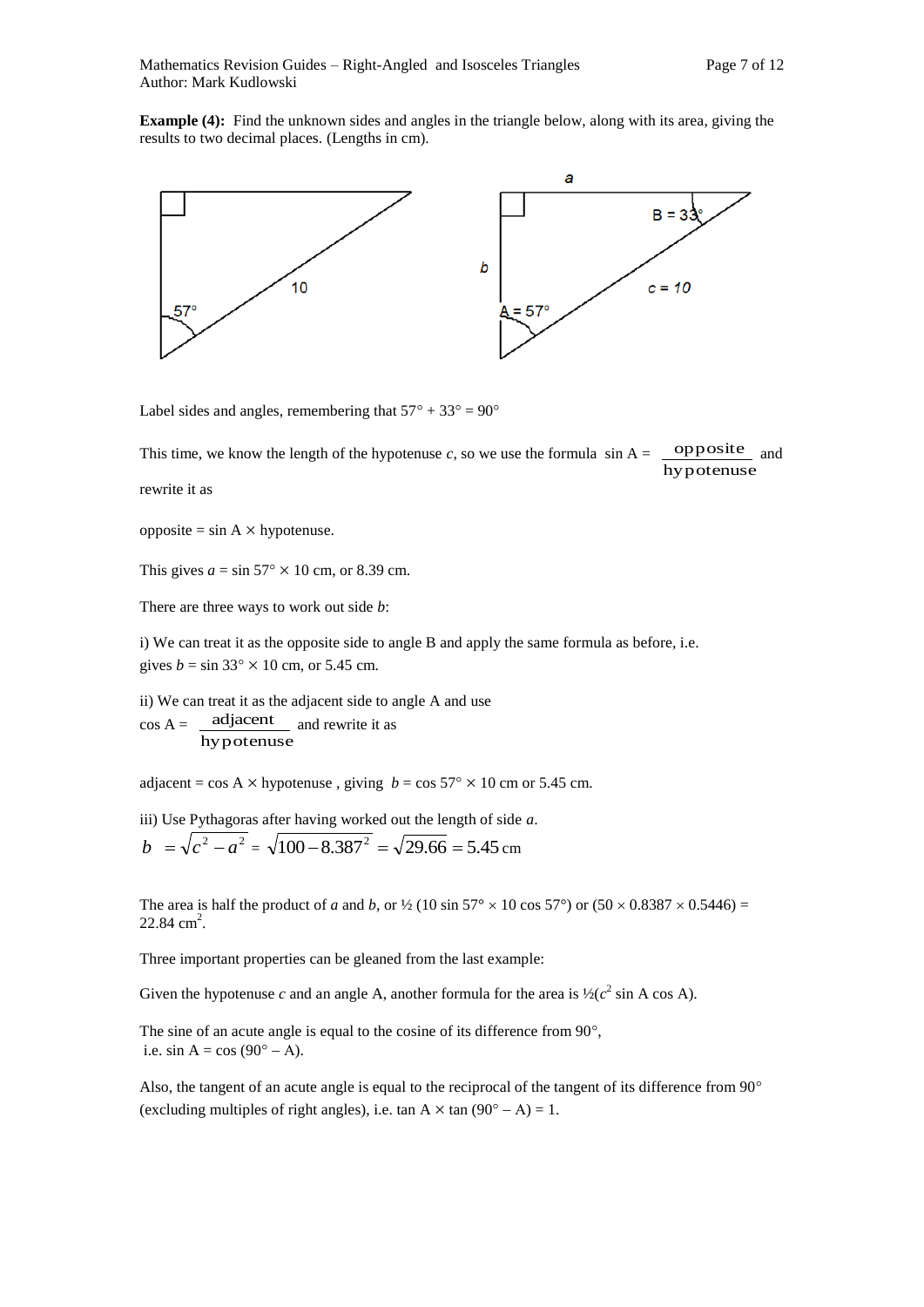#### **Example (5): An important trig identity.**

Find a formula relating sin A and cos A in the triangle below. Use Pythagoras' Theorem here.



The opposite side has a length of  $(\sin A) \times$  hypotenuse, but since the hypotenuse is 1 unit long, its length is simply (sin A) units.

Similarly, the adjacent has a length of (cos A) units.



Pythagoras' theorem states that the square of the hypotenuse is equal to the sum of the squares on the other two sides, therefore

 $\cos^2 A + \sin^2 A = 1$ .

(This identity holds for all angles A.)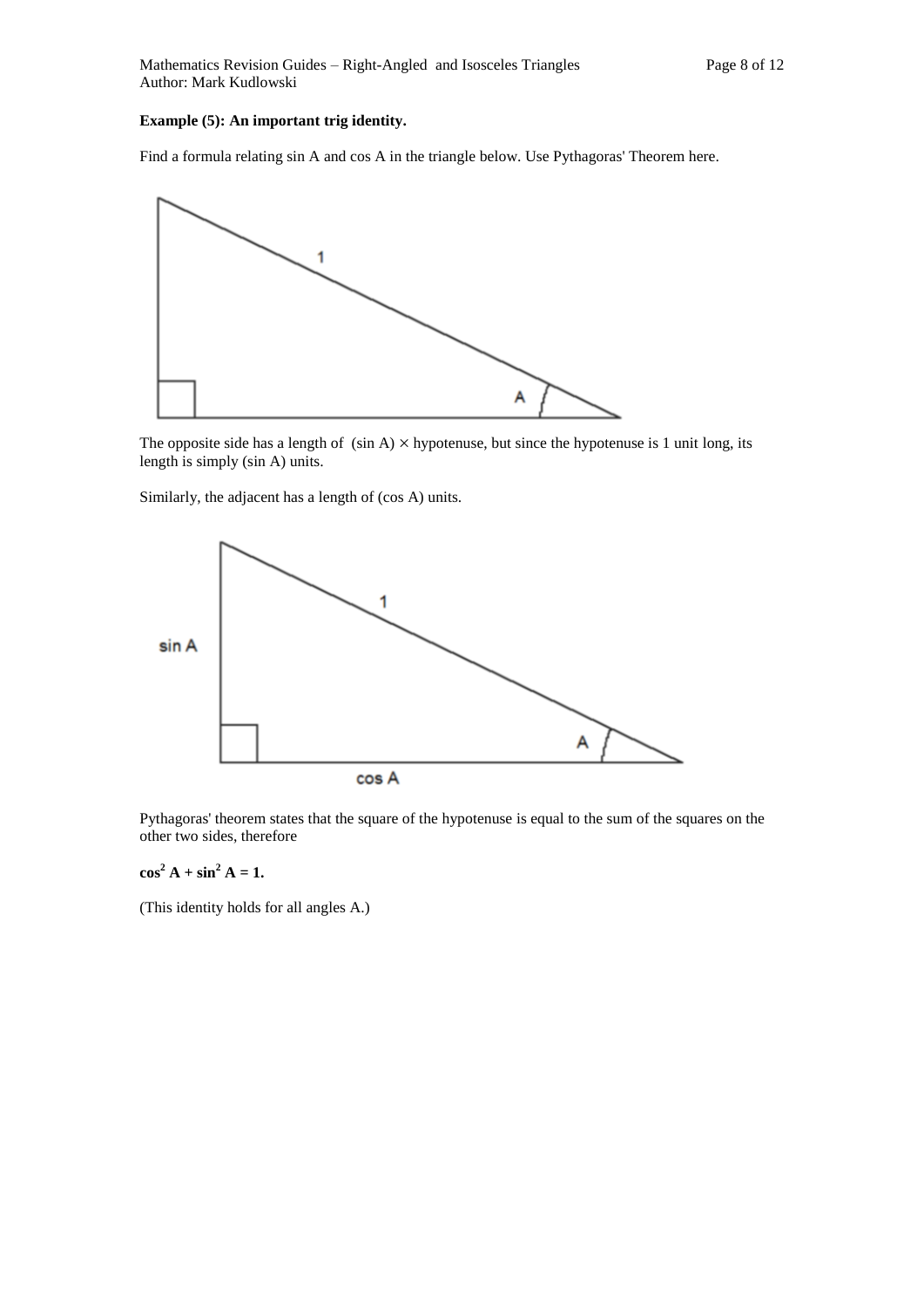#### **Solving isosceles triangles.**

It is possible to modify the methods used for right-angled triangles to find the area, unknown sides and angles in an isosceles triangle, because it has a line of symmetry bisecting it into two identical rightangled triangles.

**Examples (6). Find the sides labelled <b>X** in the triangles below, and additionally calculate their areas. (All lengths are in centimetres).



Triangle **A** is bisected to give two right-angled triangles. We need to find the hypotenuse of one of those halves, being given the adjacent (here 3 - half the base).

hypotenuse =  $\frac{\text{adjacent}}{\cos 72^{\circ}}$ adjacent , or cos 72 3 which gives the length of **X** as 9.71 cm.

(Do not forget to divide the base of the triangle by 2 !)

We are required to find the base of triangle **B,** namely **X**. Here we are given the hypotenuse and the angle, but we need to find the opposite. The line of symmetry bisects the angle of 80°, so we use 40° in the calculation.

opposite = hypotenuse  $\times$  sin 40°, therefore the length of **X** is double that (by symmetry), namely 16 sin 40° or 10.28 cm.

(Don't forget to double the length of the opposite !)

To obtain the areas of the triangles **A** and **B**, we will need to find their perpendicular heights.

The height of **A** can be worked out as opposite = adjacent  $\times$  tan 72°, or 3 tan 72° or 9.23 cm, and thus the area of the whole triangle is  $3 \times 9.23$  or 27.70 cm<sup>2</sup>. The  $\frac{1}{2}$  has been taken out because we are measuring the area of **two** combined right-angled triangles.

The height of **B** can be worked out as adjacent = hypotenuse  $\times$  cos 40°, or 8 cos 40° or 6.13 cm. This gives the area of the whole triangle as  $\frac{1}{2} \times 10.28 \times 6.13$  or 31.51 cm<sup>2</sup>.

Another way of working out the area is to use the general formula:

Area = ½*ab* sin C where *a* and *b* are two sides and C the included angle. This formula will be used under 'Solving General Triangles', but we can use it here.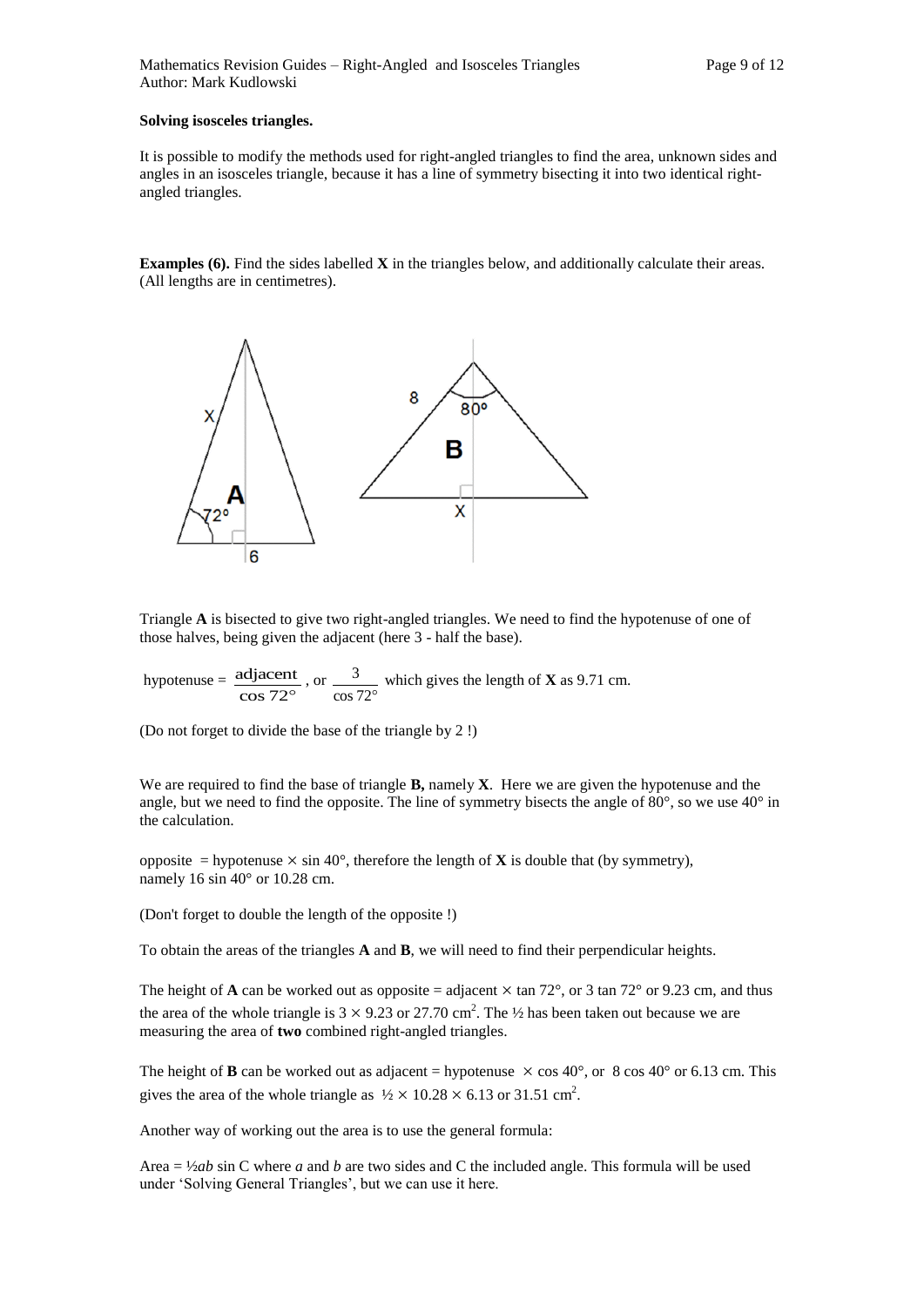Using the base and the one other side as sides *a* and *b*, and the angle of  $72^{\circ}$  between them, we have

Area = 
$$
\frac{1}{2} (6 \times \frac{3}{\cos 72^{\circ}} \times \sin 72^{\circ}) = \frac{9 \sin 72^{\circ}}{\cos 72^{\circ}} \text{ or } 27.70 \text{ cm}^2.
$$

The height of **B** can be worked out as adjacent = hypotenuse  $\times$  cos 40°, or 8 cos 40° or 6.13 cm. This gives the area of the whole triangle as  $\frac{1}{2} \times 10.28 \times 6.13$  or 31.51 cm<sup>2</sup>.

Again, the formula gives a quicker result, if we use the two sides of 8 units and the angle of 80° between them.

Area = 
$$
\frac{1}{2}
$$
 (8<sup>2</sup> × sin 80°) = 32 sin 80° = 31.51 cm<sup>2</sup>.

Sometimes an isosceles triangle might have an angle and its perpendicular height known, but none of its sides.

**Example (7)**. Find angle **A** , side **X** and side **Y** in the isosceles triangle on the left, as well as its area..

To find angle **A**, subtract half of 38° from 90° (by symmetry). **A** is therefore 71°.

To work out the sides, we can either use angle **A** or half of 38° (19°) for reference. Here angle **A** will be used.

The height of the triangle is therefore the opposite, but we need to find the adjacent and the hypotenuse, not forgetting to double the adjacent to give side **Y** by symmetry.



hypotenuse =  $\frac{\text{oppost}}{\text{sin } 71^{\circ}}$ opposite , or  $\sin 71^\circ$  $\frac{8}{2}$  which gives the

length of **X** as 8.46 cm.

adjacent = 
$$
\frac{\text{opposite}}{\tan 71^\circ}
$$
, or  $\frac{8}{\tan 71^\circ}$ , giving the length of **Y** as  $\frac{16}{\tan 71^\circ}$  units, or 5.51 cm

Now that **Y** has been worked out, the area is  $\frac{1}{2}$  (5.51  $\times$  8) or 22.04 cm<sup>2</sup>.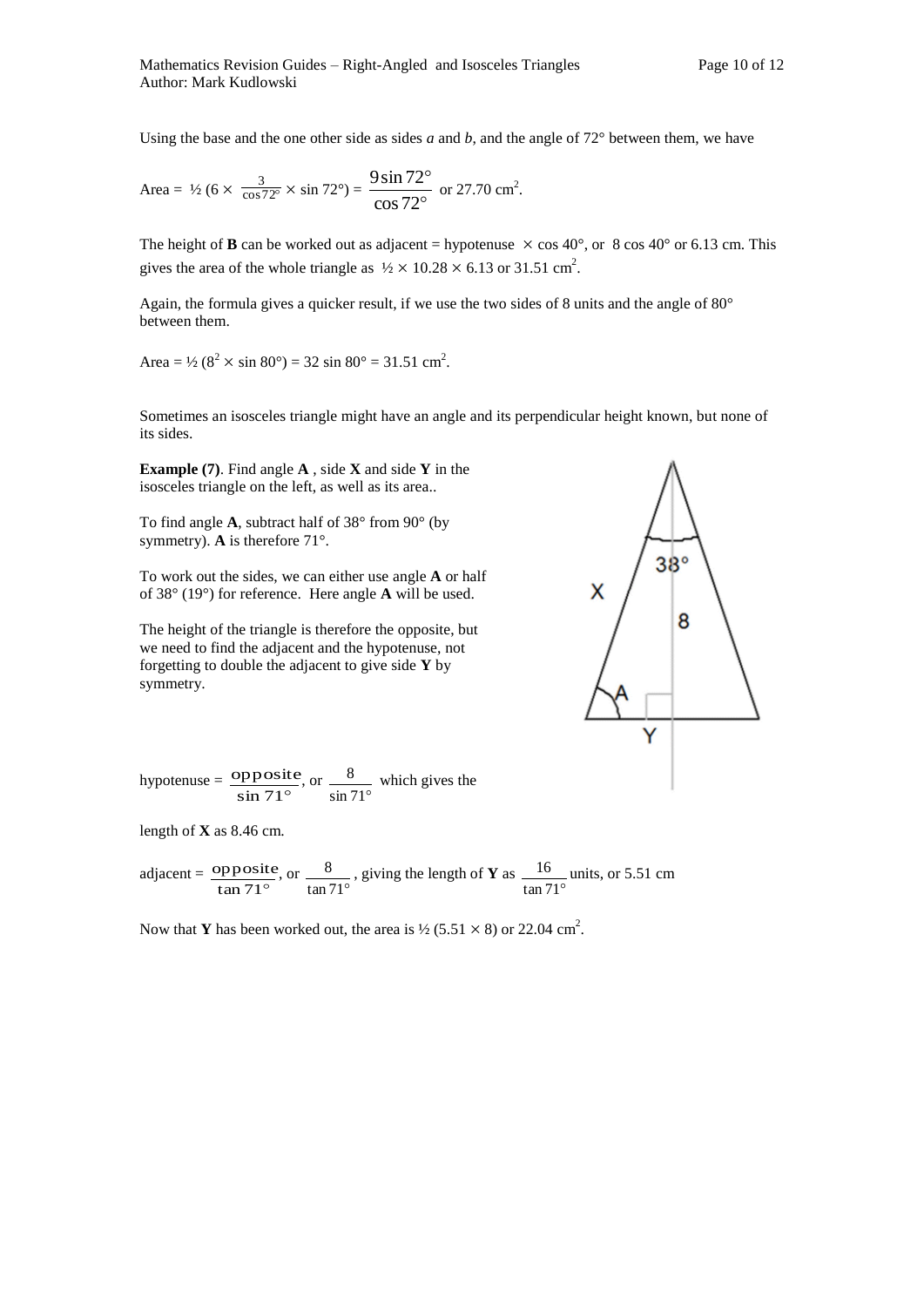**Example (8):** A ship leaves port on a bearing of 160°, and there is also a stationary tug anchored 5 km south of the port. Calculate the shortest distance between the moving ship and the tug, and also the ship's distance from port when this situation occurs.

Let the port be at **P** and the tug at point **T,** 5 km due south of the port. The ship's course is in the direction of the arrow at a bearing of 160°, and the point **X** is where the ship and the tug are at their closest to each other.

The shortest path from a point to a line is also perpendicular to the line, so the angle between **PX** and **XT** is a right angle. Additionally, the angle  $TPX = 20^{\circ}$  (180° in a straight line).

**PT** is the hypotenuse of the triangle **PXT**, **TX** is opposite the 20° angle and **PX** is adjacent to it.

Therefore the shortest distance between the ship and the tug,  $TX = (5 \sin 20^\circ)$  km = 1.71 km. When the ship and the tug are at their closest, the distance between the port and the ship is PX = (5 cos 20°) km = **4.70 km.**